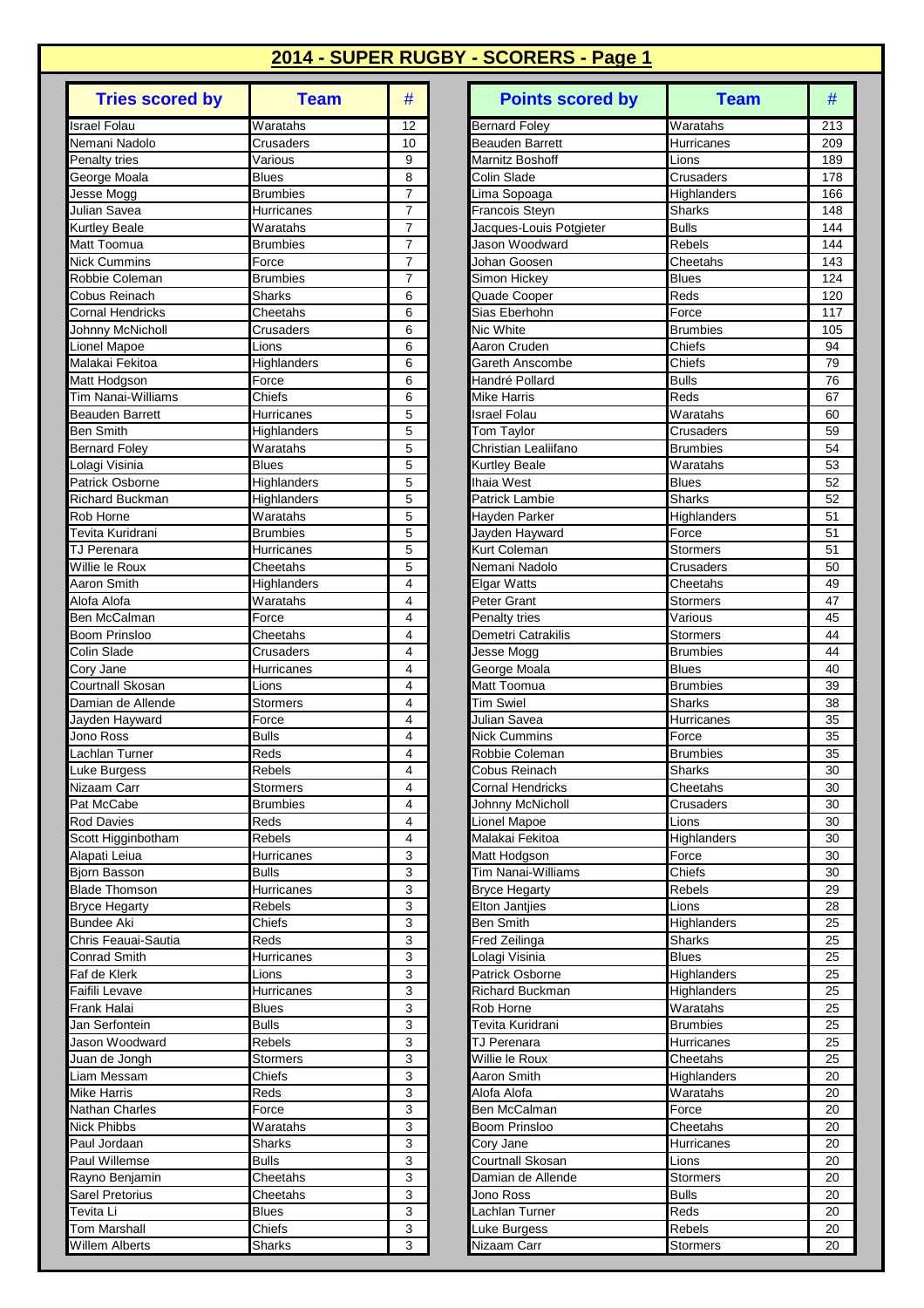| <b>Tries scored by</b>                   | <b>Team</b>                  | #                                |
|------------------------------------------|------------------------------|----------------------------------|
| Adam Ashley-Cooper                       | Waratahs                     | 2                                |
| André Taylor                             | Hurricanes                   | $\overline{2}$                   |
| Ardie Savea                              | Hurricanes                   | 2                                |
| Asaeli Tikoirotuma<br>Augustine Pulu     | Chiefs<br>Chiefs             | $\overline{2}$<br>2              |
| <b>Ben Franks</b>                        | Hurricanes                   | 2                                |
| <b>Ben Lucas</b>                         | Reds                         | $\overline{2}$                   |
| <b>Ben Tameifuna</b>                     | Chiefs                       | $\overline{2}$                   |
| Bismarck du Plessis                      | Sharks                       | 2                                |
| Bryn Hall                                | <b>Blues</b>                 | $\overline{2}$                   |
| Charles Piutau                           | <b>Blues</b>                 | $\overline{2}$                   |
| Charlie Ngatai<br>Chris Tuatara-Morrison | Chiefs                       | $\overline{2}$<br>$\overline{2}$ |
| Corey Flynn                              | Force<br>Crusaders           | 2                                |
| Dave Dennis                              | Waratahs                     | $\overline{2}$                   |
| Deon Fourie                              | <b>Stormers</b>              | $\overline{2}$                   |
| Dom Shipperley                           | Reds                         | 2                                |
| <b>Francis Saili</b>                     | <b>Blues</b>                 | $\overline{2}$                   |
| <b>Frans Malherbe</b>                    | <b>Stormers</b>              | $\overline{2}$                   |
| Gareth Anscombe                          | Chiefs                       | $\overline{2}$                   |
| Gareth Evans                             | Highlanders<br>Cheetahs      | $\overline{2}$<br>$\overline{2}$ |
| Hennie Daniller<br>Henry Speight         | <b>Brumbies</b>              | $\overline{2}$                   |
| <b>Ihaia West</b>                        | <b>Blues</b>                 | $\overline{2}$                   |
| <b>Jackson Willison</b>                  | <b>Blues</b>                 | $\overline{2}$                   |
| Jacques du Plessis                       | <b>Bulls</b>                 | 2                                |
| Jacques Potgieter                        | Waratahs                     | $\overline{2}$                   |
| Jake Schatz                              | Reds                         | $\overline{2}$                   |
| James Hanson                             | Reds                         | $\overline{2}$                   |
| James Lowe                               | Chiefs                       | $\overline{2}$                   |
| Joe Tomane                               | <b>Brumbies</b>              | 2<br>$\overline{2}$              |
| Josh Hohneck<br>Kieron Fonotia           | Chiefs<br>Crusaders          | $\overline{2}$                   |
| Kobus van Wyk                            | Stormers                     | 2                                |
| Lima Sopoaga                             | Highlanders                  | $\overline{2}$                   |
| Luke Braid                               | <b>Blues</b>                 | $\overline{2}$                   |
| Luke Morahan                             | Force                        | $\overline{2}$                   |
| Luke Whitelock                           | Crusaders                    | $\overline{2}$                   |
| Lwazi Mvovo                              | Sharks                       | $\overline{2}$                   |
| Ma'a Nonu<br>Marcel v/d Merwe            | <b>Blues</b><br><b>Bulls</b> | 2<br>2                           |
| Matt Todd                                | Crusaders                    | 2                                |
| Michael Hooper                           | Waratahs                     | 2                                |
| Mitch Inman                              | <b>Rebels</b>                | 2                                |
| Nic Frisby                               | Reds                         | $\overline{c}$                   |
| Odwa Ndungane                            | <b>Sharks</b>                | $\overline{2}$                   |
| Patrick Tuipulotu                        | <b>Blues</b>                 | $\overline{\mathbf{c}}$          |
| Peter Betham                             | Waratahs                     | 2                                |
| Phil Burleigh                            | Highlanders                  | 2<br>$\overline{2}$              |
| Philip v/d Walt<br>Pita Ahki             | Cheetahs<br><b>Blues</b>     | $\overline{\mathbf{c}}$          |
| Quade Cooper                             | Reds                         | 2                                |
| Raymond Rhule                            | Cheetahs                     | 2                                |
| Rob Simmons                              | Reds                         | 2                                |
| <b>Ryan Crotty</b>                       | Crusaders                    | $\overline{2}$                   |
| Sam Carter                               | <b>Brumbies</b>              | $\overline{\mathbf{c}}$          |
| Scott Fardy                              | <b>Brumbies</b>              | $\overline{2}$                   |
| Scott Fuglistaller                       | Rebels                       | 2                                |
| <b>Shane Christie</b>                    | Highlanders                  | $\overline{\mathbf{c}}$          |
| Sibusiso Sithole<br>Stefan Watermeyer    | Sharks<br>Lions              | $\overline{2}$<br>$\overline{c}$ |
| Stephan Moore                            | <b>Brumbies</b>              | $\overline{c}$                   |
| Tanerau Latimer                          | Chiefs                       | 2                                |
| Telusa Veainu                            | Rebels                       | 2                                |
| Warren Whiteley                          | Lions                        | 2                                |
| Warwick Tecklenburg                      | Lions                        | $\overline{2}$                   |
| Aaron Cruden                             | Chiefs                       | 1                                |

| <b>Tries scored by</b>            | <b>Team</b>             | #                                | <b>Points scored by</b>              | <b>Team</b>                  | #        |
|-----------------------------------|-------------------------|----------------------------------|--------------------------------------|------------------------------|----------|
| Adam Ashley-Cooper                | Waratahs                | 2                                | Pat McCabe                           | <b>Brumbies</b>              | 20       |
| André Taylor                      | Hurricanes              | $\overline{2}$                   | <b>Rod Davies</b>                    | Reds                         | 20       |
| Ardie Savea                       | Hurricanes              | $\overline{2}$                   | Scott Higginbotham                   | <b>Rebels</b>                | 20       |
| Asaeli Tikoirotuma                | Chiefs                  | $\overline{2}$                   | Dan Carter                           | Crusaders                    | 19       |
| Augustine Pulu                    | Chiefs                  | 2                                | <b>Chris Noakes</b>                  | <b>Blues</b>                 | 18       |
| Ben Franks<br><b>Ben Lucas</b>    | Hurricanes<br>Reds      | $\overline{2}$<br>$\overline{2}$ | Zack Holmes                          | Force                        | 18       |
| Ben Tameifuna                     | Chiefs                  | $\overline{2}$                   | Alapati Leiua<br>André Taylor        | Hurricanes<br>Hurricanes     | 15<br>15 |
| <b>Bismarck du Plessis</b>        | <b>Sharks</b>           | $\overline{2}$                   | <b>Biorn Basson</b>                  | <b>Bulls</b>                 | 15       |
| <b>Bryn Hall</b>                  | <b>Blues</b>            | 2                                | <b>Blade Thomson</b>                 | Hurricanes                   | 15       |
| Charles Piutau                    | Blues                   | $\overline{2}$                   | Bundee Aki                           | Chiefs                       | 15       |
| Charlie Ngatai                    | Chiefs                  | $\overline{2}$                   | Chris Feauai-Sautia                  | Reds                         | 15       |
| Chris Tuatara-Morrison            | Force                   | $\overline{2}$                   | <b>Conrad Smith</b>                  | Hurricanes                   | 15       |
| Corey Flynn                       | Crusaders               | $\overline{2}$                   | Faf de Klerk                         | Lions                        | 15       |
| Dave Dennis                       | Waratahs                | $\overline{2}$                   | Faifili Levave                       | Hurricanes                   | 15       |
| Deon Fourie                       | <b>Stormers</b>         | $\overline{2}$                   | Frank Halai                          | <b>Blues</b>                 | 15       |
| Dom Shipperley                    | Reds                    | $\overline{2}$                   | Jan Serfontein                       | <b>Bulls</b>                 | 15       |
| Francis Saili                     | <b>Blues</b>            | $\overline{2}$                   | Juan de Jongh                        | Stormers                     | 15       |
| <b>Frans Malherbe</b>             | Stormers                | $\overline{2}$                   | Liam Messam                          | Chiefs                       | 15       |
| Gareth Anscombe                   | Chiefs                  | $\overline{2}$                   | Nathan Charles                       | Force                        | 15       |
| Gareth Evans<br>Hennie Daniller   | Highlanders<br>Cheetahs | 2<br>2                           | <b>Nick Phibbs</b><br>Paul Jordaan   | Waratahs<br>Sharks           | 15<br>15 |
| Henry Speight                     | <b>Brumbies</b>         | $\overline{2}$                   | Paul Willemse                        | <b>Bulls</b>                 | 15       |
| Ihaia West                        | <b>Blues</b>            | $\overline{c}$                   | Rayno Benjamin                       | Cheetahs                     | 15       |
| Jackson Willison                  | Blues                   | $\overline{2}$                   | Sarel Pretorius                      | Cheetahs                     | 15       |
| Jacques du Plessis                | <b>Bulls</b>            | $\overline{2}$                   | Tevita Li                            | <b>Blues</b>                 | 15       |
| Jacques Potgieter                 | Waratahs                | $\overline{2}$                   | Tom Marshall                         | Chiefs                       | 15       |
| Jake Schatz                       | Reds                    | $\overline{2}$                   | <b>Willem Alberts</b>                | Sharks                       | 15       |
| James Hanson                      | Reds                    | $\overline{2}$                   | Jack Debreczeni                      | Rebels                       | 14       |
| James Lowe                        | Chiefs                  | $\overline{2}$                   | Louis Fouche                         | <b>Bulls</b>                 | 12       |
| Joe Tomane                        | <b>Brumbies</b>         | $\overline{2}$                   | <b>Angus Roberts</b>                 | Rebels                       | 11       |
| Josh Hohneck                      | Chiefs                  | $\overline{2}$                   | Adam Ashley-Cooper                   | Waratahs                     | 10       |
| Kieron Fonotia                    | Crusaders               | 2<br>$\overline{2}$              | Ardie Savea                          | Hurricanes                   | 10       |
| Kobus van Wyk                     | Stormers<br>Highlanders | $\overline{2}$                   | Asaeli Tikoirotuma<br>Augustine Pulu | Chiefs<br>Chiefs             | 10<br>10 |
| Lima Sopoaga<br>Luke Braid        | <b>Blues</b>            | $\overline{2}$                   | <b>Ben Franks</b>                    | Hurricanes                   | 10       |
| Luke Morahan                      | Force                   | $\overline{2}$                   | <b>Ben Lucas</b>                     | Reds                         | 10       |
| Luke Whitelock                    | Crusaders               | $\overline{2}$                   | Ben Tameifuna                        | Chiefs                       | 10       |
| Lwazi Mvovo                       | Sharks                  | $\overline{2}$                   | Benji Marshall                       | <b>Blues</b>                 | 10       |
| Ma'a Nonu                         | <b>Blues</b>            | $\overline{2}$                   | <b>Bismarck du Plessis</b>           | Sharks                       | 10       |
| Marcel v/d Merwe                  | <b>Bulls</b>            | $\overline{2}$                   | <b>Bryn Hall</b>                     | <b>Blues</b>                 | 10       |
| Matt Todd                         | Crusaders               | $\overline{c}$                   | <b>Charles Piutau</b>                | <b>Blues</b>                 | 10       |
| Michael Hooper                    | Waratahs                | 2                                | Charlie Ngatai                       | Chiefs                       | 10       |
| Mitch Inman                       | Rebels                  | 2                                | Chris Tuatara-Morrison               | Force                        | 10       |
| Nic Frisby                        | Reds                    | 2                                | Corey Flynn                          | Crusaders                    | 10       |
| Odwa Ndungane                     | Sharks                  | $\overline{2}$                   | Dave Dennis                          | Waratahs                     | 10       |
| Patrick Tuipulotu<br>Peter Betham | Blues<br>Waratahs       | 2<br>$\overline{2}$              | Deon Fourie<br>Dom Shipperley        | <b>Stormers</b><br>Reds      | 10<br>10 |
| Phil Burleigh                     | Highlanders             | 2                                | <b>Francis Saili</b>                 | <b>Blues</b>                 | 10       |
| Philip v/d Walt                   | Cheetahs                | 2                                | Frans Malherbe                       | Stormers                     | 10       |
| Pita Ahki                         | <b>Blues</b>            | $\overline{2}$                   | Gareth Evans                         | Highlanders                  | 10       |
| Quade Cooper                      | Reds                    | $\overline{c}$                   | Hennie Daniller                      | Cheetahs                     | 10       |
| Raymond Rhule                     | Cheetahs                | 2                                | Henry Speight                        | <b>Brumbies</b>              | 10       |
| <b>Rob Simmons</b>                | Reds                    | $\overline{2}$                   | Jackson Willison                     | <b>Blues</b>                 | 10       |
| Ryan Crotty                       | Crusaders               | 2                                | Jacques du Plessis                   | <b>Bulls</b>                 | 10       |
| Sam Carter                        | Brumbies                | 2                                | Jacques Potgieter                    | Waratahs                     | 10       |
| Scott Fardy                       | <b>Brumbies</b>         | $\overline{2}$                   | Jake Schatz                          | Reds                         | 10       |
| Scott Fuglistaller                | Rebels                  | 2                                | James Hanson                         | Reds                         | 10       |
| Shane Christie                    | Highlanders             | $\overline{\mathbf{c}}$          | James Lowe                           | Chiefs                       | 10       |
| Sibusiso Sithole                  | <b>Sharks</b>           | 2                                | Joe Tomane                           | <b>Brumbies</b>              | 10       |
| Stefan Watermeyer                 | Lions                   | 2                                | Josh Hohneck                         | Chiefs                       | 10       |
| Stephan Moore<br>Tanerau Latimer  | Brumbies<br>Chiefs      | 2<br>$\overline{2}$              | Kieron Fonotia<br>Kobus van Wyk      | Crusaders<br><b>Stormers</b> | 10<br>10 |
| Telusa Veainu                     | Rebels                  | $\overline{2}$                   | Luke Braid                           | <b>Blues</b>                 | 10       |
| Warren Whiteley                   | Lions                   | 2                                | Luke Morahan                         | Force                        | 10       |
| Warwick Tecklenburg               | Lions                   | 2                                | Luke Whitelock                       | Crusaders                    | 10       |
| Aaron Cruden                      | Chiefs                  | 1                                | wazi Mvovo                           | <b>Sharks</b>                | 10       |
|                                   |                         |                                  |                                      |                              |          |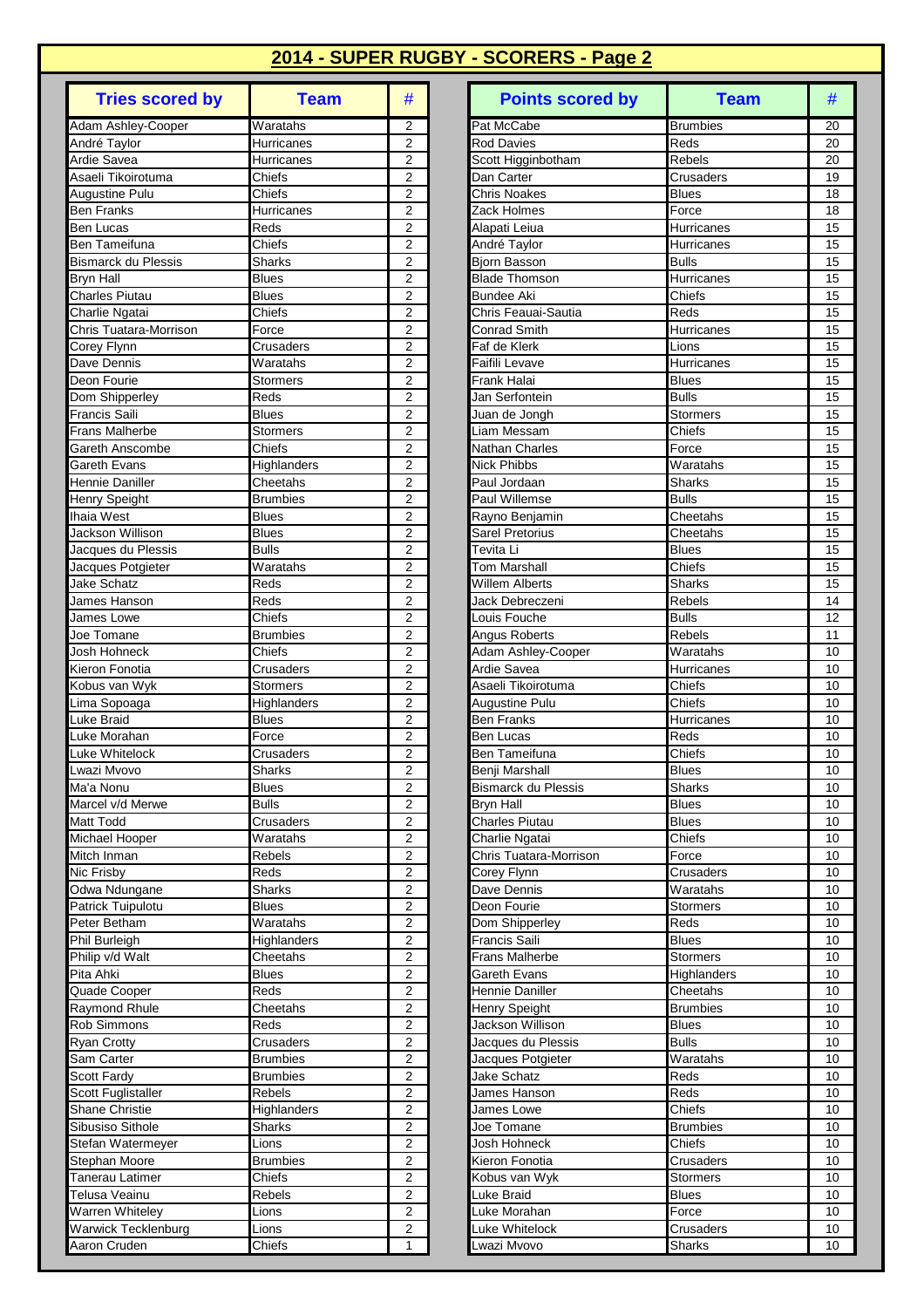| <b>Tries scored by</b>                    | <b>Team</b>                | #      |
|-------------------------------------------|----------------------------|--------|
| Aidan Toua                                | Reds                       | 1      |
| Akker vd Merwe                            | Lions                      | 1      |
| Akona Ndungane                            | Bulls                      | 1      |
| Albert Anae                               | Reds                       | 1      |
| Alby Mathewson<br>Alwyn Hollenbach        | Force<br>Lions             | 1<br>1 |
| <b>Andries Coetzee</b>                    | Lions                      | 1      |
| Andy Ellis                                | Crusaders                  | 1      |
| Angus Cottrell                            | Force                      | 1      |
| Angus Roberts                             | <b>Rebels</b>              | 1      |
| Angus Ta'avao                             | <b>Blues</b>               | 1      |
| <b>Anthony Volmink</b>                    | Lions                      | 1      |
| <b>Beau Robinson</b><br><b>Ben Daley</b>  | Reds<br>Reds               | 1<br>1 |
| Ben Funnell                               | Crusaders                  | 1      |
| <b>Ben Mowen</b>                          | <b>Brumbies</b>            | 1      |
| Ben Tapuai                                | Reds                       | 1      |
| Benji Marshall                            | <b>Blues</b>               | 1      |
| <b>Benn Robinson</b>                      | Waratahs                   | 1      |
| <b>Brad Shields</b>                       | Hurricanes                 | 1      |
| <b>Brad Weber</b>                         | Chiefs                     | 1      |
| <b>Brendan McKibbin</b>                   | Waratahs                   | 1<br>1 |
| <b>Brodie Retallick</b><br>Callie Visagie | Chiefs<br><b>Bulls</b>     | 1      |
| Charlie Faumuina                          | <b>Blues</b>               | 1      |
| Chris Smylie                              | Hurricanes                 | 1      |
| Coenie van Wyk                            | Lions                      | 1      |
| Colby Faingaa                             | Rebels                     | 1      |
| Corne Fourie                              | Lions                      | 1      |
| Curtis Browning                           | Reds                       | 1      |
| Dale Chadwick                             | Sharks                     | 1      |
| Dane Coles<br>Dane Haylett-Petty          | Hurricanes<br>Force        | 1<br>1 |
| Dean Greyling                             | <b>Bulls</b>               | 1      |
| Deon Stegmann                             | <b>Bulls</b>               | 1      |
| Deon van Rensburg                         | Lions                      | 1      |
| Devon Williams                            | Stormers                   | 1      |
| Duane Vermeulen                           | Stormers                   | 1      |
| Dwayne Sweeney                            | Chiefs                     | 1      |
| Ed Quirk                                  | Reds                       | 1      |
| <b>Elgar Watts</b>                        | Cheetahs                   | 1<br>1 |
| Elton Jantjies<br>Francois Hougaard       | Lions<br><b>Bulls</b>      | 1      |
| Francois Uys                              | Cheetahs                   | 1      |
| <b>Francois Venter</b>                    | Cheetahs                   | 1      |
| Fumiaki Tanaka                            | Highlanders                | 1      |
| Ged Robinson                              | Highlanders                | 1      |
| Gio Aplon                                 | Stormers                   | 1      |
| Greg Holmes                               | Reds                       | 1      |
| <b>Hadleigh Parkes</b>                    | Hurricanes<br><b>Bulls</b> | 1<br>1 |
| Handré Pollard<br>Hayden Parker           | Highlanders                | 1      |
| Israel Dagg                               | Crusaders                  | 1      |
| Jack Debreczeni                           | Rebels                     | 1      |
| Jack Lam                                  | Hurricanes                 | 1      |
| Jaco Kriel                                | Lions                      | 1      |
| Jaco Taute                                | <b>Stormers</b>            | 1      |
| Jacques-Louis Potgieter                   | <b>Bulls</b>               | 1      |
| <b>James Horwill</b>                      | Reds                       | 1      |
| James Marshall                            | Hurricanes<br>Reds         | 1<br>1 |
| James Slipper<br>Jamie MacKintosh         | Chiefs                     | 1      |
| Jamie-Jerry Taulagi                       | Reds                       | 1      |
| Jean Cook                                 | Cheetahs                   | 1      |
| Jean de Villiers                          | Stormers                   | 1      |
| Jean Deysel                               | Sharks                     | 1      |
| Jeffery Toomaga-Allen                     | Hurricanes                 | 1      |

| <b>Tries scored by</b>       | <b>Team</b>                 | #                 | <b>Points scored by</b>               | <b>Team</b>              | #                   |
|------------------------------|-----------------------------|-------------------|---------------------------------------|--------------------------|---------------------|
| Aidan Toua                   | Reds                        | 1                 | Ma'a Nonu                             | <b>Blues</b>             | 10                  |
| Akker vd Merwe               | Lions                       | 1                 | Marcel v/d Merwe                      | <b>Bulls</b>             | 10                  |
| Akona Ndungane               | <b>Bulls</b>                | 1                 | Matt Todd                             | Crusaders                | 10                  |
| Albert Anae                  | Reds                        | 1                 | Michael Hooper                        | Waratahs                 | 10                  |
| Alby Mathewson               | Force                       | 1                 | Mitch Inman                           | <b>Rebels</b>            | 10                  |
| Alwyn Hollenbach             | ∟ions                       | 1                 | Nic Frisby                            | Reds                     | 10                  |
| <b>Andries Coetzee</b>       | Lions                       | 1                 | Odwa Ndungane                         | Sharks                   | 10                  |
| Andy Ellis<br>Angus Cottrell | Crusaders<br>Force          | 1<br>1            | Patrick Tuipulotu<br>Peter Betham     | <b>Blues</b><br>Waratahs | 10<br>10            |
| Angus Roberts                | Rebels                      | 1                 | Phil Burleigh                         | Highlanders              | 10                  |
| Angus Ta'avao                | <b>Blues</b>                | 1                 | Philip v/d Walt                       | Cheetahs                 | 10                  |
| <b>Anthony Volmink</b>       | Lions                       | 1                 | Pita Ahki                             | <b>Blues</b>             | 10                  |
| Beau Robinson                | Reds                        | 1                 | Raymond Rhule                         | Cheetahs                 | 10                  |
| <b>Ben Daley</b>             | Reds                        | 1                 | <b>Rob Simmons</b>                    | Reds                     | 10                  |
| <b>Ben Funnell</b>           | Crusaders                   | 1                 | <b>Ryan Crotty</b>                    | Crusaders                | 10                  |
| Ben Mowen                    | <b>Brumbies</b>             | 1                 | Sam Carter                            | <b>Brumbies</b>          | 10                  |
| <b>Ben Tapuai</b>            | Reds                        | 1                 | <b>Scott Fardy</b>                    | <b>Brumbies</b>          | 10                  |
| Benji Marshall               | <b>Blues</b>                | 1                 | <b>Scott Fuglistaller</b>             | <b>Rebels</b>            | 10                  |
| <b>Benn Robinson</b>         | Waratahs                    | 1                 | <b>Shane Christie</b>                 | Highlanders              | 10                  |
| <b>Brad Shields</b>          | Hurricanes                  | 1                 | Sibusiso Sithole                      | Sharks                   | 10                  |
| <b>Brad Weber</b>            | Chiefs                      | 1                 | Stefan Watermeyer                     | Lions                    | 10                  |
| <b>Brendan McKibbin</b>      | Waratahs                    | 1                 | Stephan Moore                         | <b>Brumbies</b>          | 10                  |
| <b>Brodie Retallick</b>      | Chiefs                      | 1                 | Tanerau Latimer                       | Chiefs                   | 10                  |
| Callie Visagie               | <b>Bulls</b>                | 1                 | Telusa Veainu                         | Rebels                   | 10                  |
| Charlie Faumuina             | <b>Blues</b>                | 1                 | Warren Whiteley                       | Lions                    | 10                  |
| Chris Smylie                 | Hurricanes                  | 1                 | <b>Warwick Tecklenburg</b>            | Lions                    | 10                  |
| Coenie van Wyk               | Lions                       | 1                 | Trent Renata                          | Highlanders              | 9                   |
| Colby Faingaa                | Rebels                      | 1                 | <b>Israel Dagg</b>                    | Crusaders                | 8                   |
| Corne Fourie                 | Lions                       | 1<br>$\mathbf{1}$ | Jaco Taute                            | <b>Stormers</b>          | 8                   |
| <b>Curtis Browning</b>       | Reds<br>Sharks              | 1                 | Jurgen Visser<br>Will Genia           | <b>Bulls</b>             | 8<br>$\overline{7}$ |
| Dale Chadwick<br>Dane Coles  | Hurricanes                  | 1                 | <b>Andrew Horrell</b>                 | Reds<br>Chiefs           | 6                   |
| Dane Haylett-Petty           | Force                       | 1                 | Aidan Toua                            | Reds                     | 5                   |
| Dean Greyling                | <b>Bulls</b>                | 1                 | Akker vd Merwe                        | ∟ions                    | 5                   |
| Deon Stegmann                | <b>Bulls</b>                | 1                 | Akona Ndungane                        | <b>Bulls</b>             | 5                   |
| Deon van Rensburg            | Lions                       | 1                 | <b>Albert Anae</b>                    | Reds                     | 5                   |
| Devon Williams               | <b>Stormers</b>             | 1                 | Alby Mathewson                        | Force                    | 5                   |
| Duane Vermeulen              | Stormers                    | 1                 | Alwyn Hollenbach                      | Lions                    | 5                   |
| Dwayne Sweeney               | Chiefs                      | 1                 | Andries Coetzee                       | Lions                    | 5                   |
| Ed Quirk                     | Reds                        |                   | Andy Ellis                            | Crusaders                | 5                   |
| Elgar Watts                  | Cheetahs                    | 1                 | Angus Cottrell                        | Force                    | 5                   |
| <b>Elton Jantjies</b>        | Lions                       | 1                 | Angus Ta'avao                         | <b>Blues</b>             | 5                   |
| <b>Francois Hougaard</b>     | <b>Bulls</b>                | 1                 | <b>Anthony Volmink</b>                | Lions                    | 5                   |
| Francois Uys                 | Cheetahs                    | 1                 | Beau Robinson                         | Reds                     | 5                   |
| Francois Venter              | Cheetahs                    | 1                 | <b>Ben Daley</b>                      | Reds                     | 5                   |
| Fumiaki Tanaka               | <b>Highlanders</b>          | 1                 | Ben Funnell                           | Crusaders                | 5                   |
| Ged Robinson                 | Highlanders                 | 1                 | Ben Mowen                             | <b>Brumbies</b>          | 5                   |
| Gio Aplon                    | <b>Stormers</b>             | 1                 | Ben Tapuai                            | Reds                     | 5                   |
| Greg Holmes                  | Reds                        | 1                 | Benn Robinson                         | Waratahs                 | 5                   |
| Hadleigh Parkes              | Hurricanes                  | 1<br>1            | Brad Shields                          | Hurricanes               | 5<br>5              |
| Handré Pollard               | <b>Bulls</b><br>Highlanders | 1                 | <b>Brad Weber</b><br>Brendan McKibbin | Chiefs<br>Waratahs       | 5                   |
| Hayden Parker<br>Israel Dagg | Crusaders                   | 1                 | <b>Brodie Retallick</b>               | Chiefs                   | 5                   |
| Jack Debreczeni              | Rebels                      | 1                 | Callie Visagie                        | <b>Bulls</b>             | 5                   |
| Jack Lam                     | Hurricanes                  | 1                 | Charlie Faumuina                      | <b>Blues</b>             | 5                   |
| Jaco Kriel                   | Lions                       | 1                 | Chris Smylie                          | Hurricanes               | 5                   |
| Jaco Taute                   | Stormers                    | 1                 | Coenie van Wyk                        | Lions                    | 5                   |
| Jacques-Louis Potgieter      | <b>Bulls</b>                | 1                 | Colby Faingaa                         | Rebels                   | 5                   |
| James Horwill                | Reds                        | 1                 | Corne Fourie                          | Lions                    | 5                   |
| James Marshall               | Hurricanes                  | 1                 | <b>Curtis Browning</b>                | Reds                     | 5                   |
| James Slipper                | Reds                        | 1                 | Dale Chadwick                         | <b>Sharks</b>            | 5                   |
| Jamie MacKintosh             | Chiefs                      | 1                 | Dane Coles                            | Hurricanes               | 5                   |
| Jamie-Jerry Taulagi          | Reds                        | 1                 | Dane Haylett-Petty                    | Force                    | 5                   |
| Jean Cook                    | Cheetahs                    | 1                 | Dean Greyling                         | <b>Bulls</b>             | 5                   |
| Jean de Villiers             | Stormers                    | 1                 | Deon Stegmann                         | <b>Bulls</b>             | 5                   |
| Jean Deysel                  | Sharks                      | 1                 | Deon van Rensburg                     | Lions                    | 5                   |
| Jeffery Toomaga-Allen        | Hurricanes                  | $\mathbf{1}$      | Devon Williams                        | <b>Stormers</b>          | 5                   |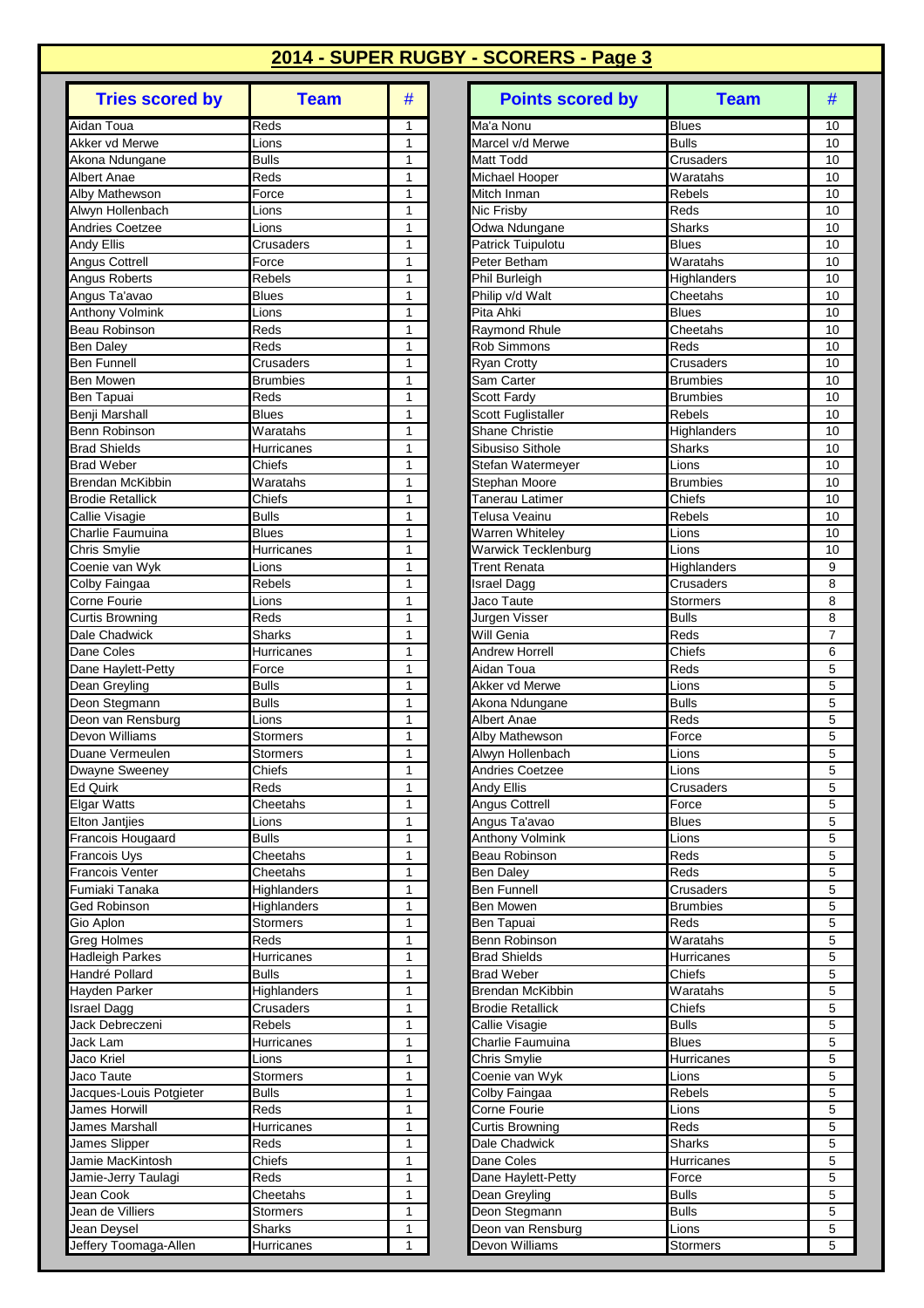| <b>Tries scored by</b>                 | <b>Team</b>                        | #              |
|----------------------------------------|------------------------------------|----------------|
| Jeremy Thrush                          | Hurricanes                         | 1              |
| Jerome Kaino                           | <b>Blues</b>                       | 1              |
| JJ Engelbrecht                         | <b>Bulls</b>                       | 1              |
| Johan Goosen                           | Cheetahs                           | 1              |
| Johann Sadie<br>John Hardie            | Cheetahs<br>Highlanders            | 1<br>1         |
| Jono Lance                             | Waratahs                           | 1              |
| Jordan Taufua                          | Crusaders                          | 1              |
| Joseph Tomane                          | <b>Brumbies</b>                    | 1              |
| JP Pietersen                           | Sharks                             | 1              |
| Junior Rasolea                         | Force                              | 1              |
| Jurgen Visser                          | <b>Bulls</b>                       | 1              |
| Kane Douglas                           | Waratahs                           | 1              |
| Keegan Daniel<br>Kurt Coleman          | Sharks<br>Stormers                 | 1<br>1         |
| Kyle Cooper                            | <b>Sharks</b>                      | 1              |
| Kyle Godwing                           | Force                              | 1              |
| Lachlan McCaffrey                      | <b>Brumbies</b>                    | 1              |
| Lachlan Mitchell                       | Rebels                             | 1              |
| Leon Power                             | <b>Brumbies</b>                    | 1              |
| Liam Squire                            | Chiefs                             | 1              |
| Lood de Jager                          | Cheetahs                           | 1              |
| <b>Marcel Coetzee</b>                  | <b>Sharks</b>                      | 1              |
| <b>Matt Carraro</b>                    | Waratahs                           | 1              |
| <b>Matt Proctor</b>                    | Hurricanes<br>Chiefs               | 1<br>1         |
| Matt Symons<br>Michael Fitzgerald      | Chiefs                             | 1              |
| Mills Muliaina                         | Chiefs                             | 1              |
| Motu Matu'u                            | Hurricanes                         | 1              |
| Nepo Laulala                           | Crusaders                          | 1              |
| Nic White                              | <b>Brumbies</b>                    | 1              |
| Oliver Kebble                          | <b>Stormers</b>                    | 1              |
| Pat Leafa                              | Rebels                             | 1              |
| Patrick Lambie                         | <b>Sharks</b>                      | 1              |
| Pauliasi Manu<br>Pek Cowan             | Chiefs<br>Force                    | 1<br>1         |
| Robbie Coetzee                         | Lions                              | 1              |
| Robbie Fruen                           | Chiefs                             | 1              |
| Ross Cronje                            | Lions                              | $\overline{1}$ |
| Ruan Botha                             | Stormers                           | 1              |
| Ryan Kankowski                         | Sharks                             | 1              |
| Ryno Barnes                            | Cheetahs                           | 1              |
| Sailosi Tagicakibau                    | Stormers                           | 1              |
| Sam Whitelock                          | Crusaders                          | 1              |
| Samu Kerevi                            | Reds                               | 1<br>1         |
| Scarra Ntubenie<br>Scott Sio           | <b>Stormers</b><br><b>Brumbies</b> | 1              |
| Sekope Kepu                            | Waratahs                           | 1              |
| Shaun Treeby                           | Highlanders                        | 1              |
| Shota Horie                            | Rebels                             | 1              |
| Sias Eberhohn                          | Force                              | 1              |
| Sikhumbuszo Notshe                     | Stormers                           | 1              |
| Siya Kolisi                            | Stormers                           | 1              |
| Stefan Ungerer                         | Sharks                             | 1              |
| Stephen Hoiles                         | Waratahs                           | 1              |
| Steven Luatua<br><b>Tamati Ellison</b> | <b>Blues</b><br>Rebels             | 1<br>1         |
| Tawera Kerr-Barlow                     | Chiefs                             | 1              |
| Teboho Mohoje                          | Cheetahs                           | 1              |
| Teqele Naiyaravoro                     | Waratahs                           | 1              |
| Tevita Koloamatangi                    | Chiefs                             | 1              |
| <b>Tim Perry</b>                       | Crusaders                          | 1              |
| <b>Tom Donnelly</b>                    | <b>Blues</b>                       | 1              |
| Tom English                            | Rebels                             | 1              |
| Tom Kingston                           | Rebels                             | 1              |
| Tom McVerry                            | <b>Brumbies</b>                    | 1              |
| Tom Taylor                             | Crusaders                          | 1              |

| <b>Tries scored by</b>                  | <b>Team</b>             | #            | <b>Points scored by</b>                         | <b>Team</b>                  | #      |
|-----------------------------------------|-------------------------|--------------|-------------------------------------------------|------------------------------|--------|
| Jeremy Thrush                           | Hurricanes              | 1            | Duane Vermeulen                                 | Stormers                     | 5      |
| Jerome Kaino                            | <b>Blues</b>            | 1            | Dwayne Sweeney                                  | Chiefs                       | 5      |
| JJ Engelbrecht                          | <b>Bulls</b>            | 1            | Ed Quirk                                        | Reds                         | 5      |
| Johan Goosen<br>Johann Sadie            | Cheetahs<br>Cheetahs    | 1<br>1       | <b>Francois Hougaard</b><br><b>Francois Uys</b> | <b>Bulls</b><br>Cheetahs     | 5<br>5 |
| John Hardie                             | Highlanders             | 1            | <b>Francois Venter</b>                          | Cheetahs                     | 5      |
| Jono Lance                              | Waratahs                | 1            | Fumiaki Tanaka                                  | <b>Highlanders</b>           | 5      |
| Jordan Taufua                           | Crusaders               | 1            | Ged Robinson                                    | Highlanders                  | 5      |
| Joseph Tomane                           | <b>Brumbies</b>         | $\mathbf{1}$ | Gio Aplon                                       | <b>Stormers</b>              | 5      |
| JP Pietersen                            | <b>Sharks</b>           | 1            | <b>Greg Holmes</b>                              | Reds                         | 5      |
| Junior Rasolea                          | Force                   | 1            | <b>Hadleigh Parkes</b>                          | Hurricanes                   | 5      |
| Jurgen Visser                           | <b>Bulls</b>            | 1            | Jack Lam                                        | Hurricanes                   | 5      |
| Kane Douglas                            | Waratahs                | 1            | Jaco Kriel                                      | Lions                        | 5      |
| Keegan Daniel                           | <b>Sharks</b>           | 1            | <b>James Horwill</b>                            | Reds                         | 5      |
| Kurt Coleman                            | <b>Stormers</b>         | 1            | James Marshall                                  | Hurricanes                   | 5      |
| Kyle Cooper<br>Kyle Godwing             | <b>Sharks</b><br>Force  | 1<br>1       | James Slipper<br>Jamie MacKintosh               | Reds<br>Chiefs               | 5<br>5 |
| Lachlan McCaffrey                       | <b>Brumbies</b>         | 1            | Jamie-Jerry Taulagi                             | Reds                         | 5      |
| Lachlan Mitchell                        | <b>Rebels</b>           | 1            | Jean Cook                                       | Cheetahs                     | 5      |
| Leon Power                              | <b>Brumbies</b>         | $\mathbf{1}$ | Jean de Villiers                                | <b>Stormers</b>              | 5      |
| Liam Squire                             | Chiefs                  | 1            | Jean Deysel                                     | Sharks                       | 5      |
| Lood de Jager                           | Cheetahs                | 1            | Jeffery Toomaga-Allen                           | Hurricanes                   | 5      |
| <b>Marcel Coetzee</b>                   | <b>Sharks</b>           | 1            | Jeremy Thrush                                   | Hurricanes                   | 5      |
| Matt Carraro                            | Waratahs                | 1            | Jerome Kaino                                    | <b>Blues</b>                 | 5      |
| <b>Matt Proctor</b>                     | Hurricanes              | 1            | JJ Engelbrecht                                  | <b>Bulls</b>                 | 5      |
| Matt Symons                             | Chiefs                  | 1            | Johann Sadie                                    | Cheetahs                     | 5      |
| Michael Fitzgerald                      | Chiefs                  | 1            | John Hardie                                     | Highlanders                  | 5      |
| Mills Muliaina                          | Chiefs                  | 1            | Jono Lance                                      | Waratahs                     | 5      |
| Motu Matu'u<br>Nepo Laulala             | Hurricanes<br>Crusaders | 1<br>1       | Jordan Taufua<br>Joseph Tomane                  | Crusaders<br><b>Brumbies</b> | 5<br>5 |
| Nic White                               | <b>Brumbies</b>         | $\mathbf{1}$ | JP Pietersen                                    | Sharks                       | 5      |
| Oliver Kebble                           | <b>Stormers</b>         | 1            | Junior Rasolea                                  | Force                        | 5      |
| Pat Leafa                               | <b>Rebels</b>           | 1            | Kane Douglas                                    | Waratahs                     | 5      |
| <b>Patrick Lambie</b>                   | Sharks                  | 1            | Keegan Daniel                                   | <b>Sharks</b>                | 5      |
| Pauliasi Manu                           | Chiefs                  | 1            | <b>Kyle Cooper</b>                              | Sharks                       | 5      |
| Pek Cowan                               | Force                   | 1            | Kyle Godwing                                    | Force                        | 5      |
| <b>Robbie Coetzee</b>                   | Lions                   | 1            | Lachlan McCaffrey                               | <b>Brumbies</b>              | 5      |
| Robbie Fruen                            | Chiefs                  | 1            | achlan Mitchell                                 | <b>Rebels</b>                | 5      |
| Ross Cronje                             | Lions                   | 1            | Leon Power                                      | <b>Brumbies</b>              | 5      |
| Ruan Botha                              | Stormers                | 1            | Liam Squire                                     | Chiefs                       | 5      |
| Ryan Kankowski<br>Ryno Barnes           | Sharks<br>Cheetahs      | 1<br>1       | Lood de Jager<br>Marcel Coetzee                 | Cheetahs<br>Sharks           | 5<br>5 |
| Sailosi Tagicakibau                     | Stormers                | 1            | Marty Banks                                     | Hurricanes                   | 5      |
| Sam Whitelock                           | Crusaders               | $\mathbf{1}$ | <b>Matt Carraro</b>                             | Waratahs                     | 5      |
| Samu Kerevi                             | Reds                    | 1            | <b>Matt Proctor</b>                             | Hurricanes                   | 5      |
| Scarra Ntubenie                         | Stormers                | 1            | Matt Symons                                     | Chiefs                       | 5      |
| Scott Sio                               | <b>Brumbies</b>         | 1            | Michael Fitzgerald                              | Chiefs                       | 5      |
| Sekope Kepu                             | Waratahs                | 1            | <b>Mills Muliaina</b>                           | Chiefs                       | 5      |
| Shaun Treeby                            | Highlanders             | 1            | Motu Matu'u                                     | Hurricanes                   | 5      |
| Shota Horie                             | <b>Rebels</b>           | 1            | Nepo Laulala                                    | Crusaders                    | 5      |
| Sias Eberhohn                           | Force                   | 1            | Oliver Kebble                                   | <b>Stormers</b>              | 5      |
| Sikhumbuszo Notshe                      | Stormers                | 1            | Pat Leafa                                       | Rebels                       | 5      |
| Siya Kolisi                             | <b>Stormers</b>         | 1<br>1       | Pauliasi Manu                                   | Chiefs                       | 5      |
| Stefan Ungerer<br><b>Stephen Hoiles</b> | Sharks<br>Waratahs      | 1            | Pek Cowan<br>Robbie Coetzee                     | Force<br>Lions               | 5<br>5 |
| Steven Luatua                           | <b>Blues</b>            | 1            | Robbie Fruen                                    | Chiefs                       | 5      |
| Tamati Ellison                          | Rebels                  | 1            | Ross Cronje                                     | Lions                        | 5      |
| Tawera Kerr-Barlow                      | Chiefs                  | 1            | Ruan Botha                                      | Stormers                     | 5      |
| Teboho Mohoje                           | Cheetahs                | 1            | Ryan Kankowski                                  | Sharks                       | 5      |
| Tegele Naiyaravoro                      | Waratahs                | 1            | Ryno Barnes                                     | Cheetahs                     | 5      |
| Tevita Koloamatangi                     | Chiefs                  | 1            | Sailosi Tagicakibau                             | Stormers                     | 5      |
| Tim Perry                               | Crusaders               | 1            | Sam Whitelock                                   | Crusaders                    | 5      |
| <b>Tom Donnelly</b>                     | <b>Blues</b>            | 1            | Samu Kerevi                                     | Reds                         | 5      |
| Tom English                             | Rebels                  | 1            | Scarra Ntubenie                                 | Stormers                     | 5      |
| Tom Kingston                            | Rebels                  | 1            | Scott Sio                                       | <b>Brumbies</b>              | 5      |
| Tom McVerry                             | <b>Brumbies</b>         | 1            | Sekope Kepu                                     | Waratahs                     | 5      |
| Tom Taylor                              | Crusaders               | $\mathbf{1}$ | Shaun Treeby                                    | Highlanders                  | 5      |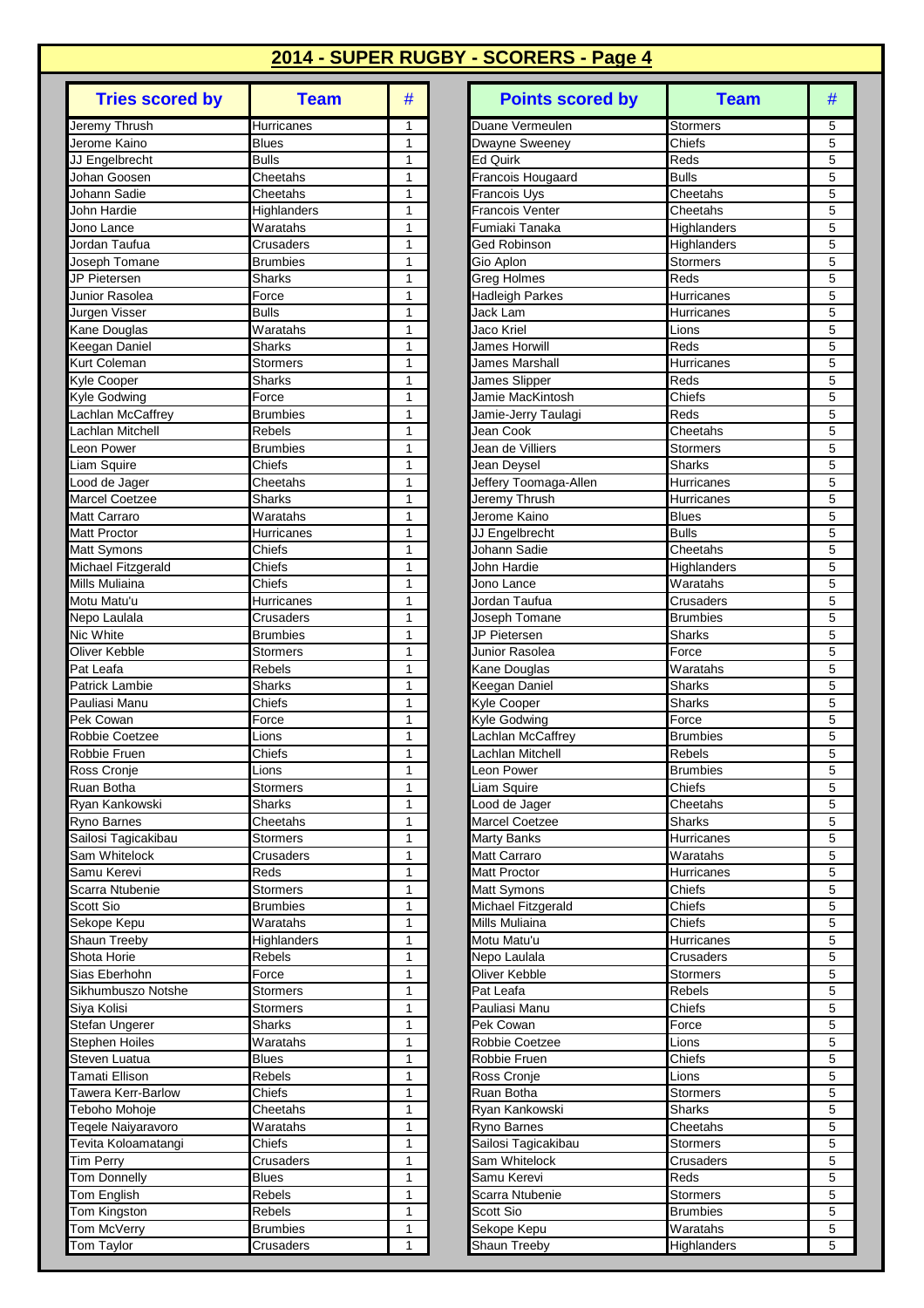| <b>Tries scored by</b>                                                                                                                                | <b>Team</b>     | #            | <b>Points scored by</b>                               | <b>Team</b>           | #                                           |
|-------------------------------------------------------------------------------------------------------------------------------------------------------|-----------------|--------------|-------------------------------------------------------|-----------------------|---------------------------------------------|
| Tony Woodcock                                                                                                                                         | <b>Blues</b>    | 1            | Shota Horie                                           | Rebels                | 5                                           |
| Torsten van Jaarsveld                                                                                                                                 | Cheetahs        | 1            | Sikhumbuszo Notshe                                    | <b>Stormers</b>       | 5                                           |
| Trent Renata                                                                                                                                          | Highlanders     | $\mathbf{1}$ | Siya Kolisi                                           | <b>Stormers</b>       | 5                                           |
| <b>Trevor Nyakane</b>                                                                                                                                 | Cheetahs        | 1            | Stefan Ungerer                                        | <b>Sharks</b>         | 5                                           |
| Will Genia                                                                                                                                            | Reds            | 1            | <b>Stephen Hoiles</b>                                 | Waratahs              | 5                                           |
| William Small-Smith                                                                                                                                   | <b>Bulls</b>    | $\mathbf{1}$ | Steven Luatua                                         | <b>Blues</b>          | 5                                           |
| Willie Wepener                                                                                                                                        | Lions           | $\mathbf{1}$ | Tamati Ellison                                        | Rebels                | 5                                           |
| <b>Wyatt Crockett</b>                                                                                                                                 | Crusaders       | $\mathbf{1}$ | Tawera Kerr-Barlow                                    | Chiefs                | 5                                           |
| <b>Wycliff Palu</b>                                                                                                                                   | Waratahs        | 1            | Teboho Mohoje                                         | Cheetahs              | 5                                           |
| Zack Holmes                                                                                                                                           | Force           | 1            | Teqele Naiyaravoro                                    | Waratahs              | 5                                           |
|                                                                                                                                                       |                 |              | Tevita Koloamatangi                                   | Chiefs                | 5                                           |
|                                                                                                                                                       |                 |              | Tim Perry                                             | Crusaders             | 5                                           |
|                                                                                                                                                       |                 |              | <b>Tom Donnelly</b>                                   | <b>Blues</b>          | 5                                           |
|                                                                                                                                                       |                 |              | Tom English                                           | Rebels                | 5                                           |
|                                                                                                                                                       |                 |              | <b>Tom Kingston</b>                                   | <b>Rebels</b>         | 5                                           |
|                                                                                                                                                       |                 |              | Tom McVerry                                           | <b>Brumbies</b>       | 5                                           |
|                                                                                                                                                       |                 |              | Tony Woodcock                                         | <b>Blues</b>          | 5                                           |
|                                                                                                                                                       |                 |              | Torsten van Jaarsveld                                 | Cheetahs              | 5                                           |
|                                                                                                                                                       |                 |              | <b>Trevor Nyakane</b>                                 | Cheetahs              | 5                                           |
|                                                                                                                                                       |                 |              | William Small-Smith                                   | <b>Bulls</b>          | 5                                           |
|                                                                                                                                                       |                 |              | Willie Wepener                                        | Lions                 | 5                                           |
|                                                                                                                                                       |                 |              | <b>Wyatt Crockett</b>                                 | Crusaders             | 5                                           |
|                                                                                                                                                       |                 |              | <b>Wycliff Palu</b>                                   | Waratahs              | 5                                           |
|                                                                                                                                                       |                 |              |                                                       |                       |                                             |
|                                                                                                                                                       |                 |              | Tyler Bleyendaal                                      | Crusaders             |                                             |
|                                                                                                                                                       |                 |              | <b>SP Marrais</b>                                     | <b>Sharks</b>         |                                             |
|                                                                                                                                                       |                 |              | Willi Heinz                                           | <b>Crusaders</b>      |                                             |
| <b>Total tries scored - Play off rounds</b>                                                                                                           |                 | 586          | <b>Total points scored - Play off rounds</b>          |                       | 4<br>3<br>2<br>5794                         |
|                                                                                                                                                       | <b>Team</b>     |              | 2014 - SUPER RUGBY - SCORERS - QUARTER FINAL PLAYOFFS | <b>Team</b>           |                                             |
| <b>Tries scored by</b>                                                                                                                                |                 | #            | <b>Points scored by</b>                               |                       |                                             |
|                                                                                                                                                       | Chiefs          | 1            | Christian Lealiifano                                  | <b>Brumbies</b>       |                                             |
|                                                                                                                                                       | Chiefs          | $\mathbf{1}$ | Aaron Cruden                                          | Chiefs                |                                             |
|                                                                                                                                                       | <b>Brumbies</b> | $\mathbf{1}$ | <b>Bundee Aki</b>                                     | Chiefs                |                                             |
|                                                                                                                                                       | Brumbies        | 1            | Gareth Anscombe                                       | Chiefs                |                                             |
|                                                                                                                                                       | <b>Brumbies</b> | 1            | <b>Jarrad Butler</b>                                  | <b>Brumbies</b>       |                                             |
|                                                                                                                                                       | <b>Brumbies</b> | 1            | Jesse Mogg                                            | <b>Brumbies</b>       |                                             |
|                                                                                                                                                       | Chiefs          | 1            | Nic White                                             | <b>Brumbies</b>       |                                             |
| <b>Bundee Aki</b><br>Gareth Anscombe<br>Jarrad Butler<br>Jesse Mogg<br>Nic White<br>Robbie Coleman<br>Tawera Kerr-Barlow<br><b>Tim Nanai-Williams</b> | Chiefs          | 1            | Robbie Coleman                                        | <b>Brumbies</b>       | #<br>12<br>10<br>5<br>5<br>5<br>5<br>5<br>5 |
|                                                                                                                                                       |                 |              | Tawera Kerr-Barlow                                    | Chiefs                |                                             |
|                                                                                                                                                       |                 |              | Tim Nanai-Williams                                    | Chiefs                |                                             |
|                                                                                                                                                       | <b>Sharks</b>   | 1            | Francois Steyn                                        | <b>Sharks</b>         | 5<br>5<br>16                                |
|                                                                                                                                                       | Highlanders     | 1            | Lima Sopoaga                                          | Highlanders           | 12                                          |
|                                                                                                                                                       | Highlanders     | 1            | <b>Bismarck du Plessis</b>                            | Sharks                | 5                                           |
| <b>Bismarck du Plessis</b><br>Kane Hames<br>Malakai Fikitoa<br>Marcel Coetzee                                                                         | Sharks          | 1            | Kane Hames                                            | Highlanders           | 5                                           |
| Phil Burleigh                                                                                                                                         | Highlanders     | 1            | Malakai Fikitoa                                       | Highlanders           |                                             |
|                                                                                                                                                       | Sharks          | 1            | <b>Marcel Coetzee</b>                                 | Sharks                |                                             |
| Tonderai Chavhanga                                                                                                                                    |                 |              | Phil Burleigh<br>Tonderai Chavhanga                   | Highlanders<br>Sharks | 5<br>5<br>5<br>5                            |

| <b>Tries scored by</b>                  | <b>Team</b>     | # | <b>Points scored by</b>                  | Team             |
|-----------------------------------------|-----------------|---|------------------------------------------|------------------|
| <b>Johnny McNicholl</b>                 | Crusaders       |   | Dan Carter                               | <b>Crusaders</b> |
| Kieran Read                             | Crusaders       |   | <b>Patrick Lambie</b>                    | <b>Sharks</b>    |
| <b>Matt Todd</b>                        | Crusaders       |   | Johnny McNicholl                         | <b>Crusaders</b> |
| Nemani Nadolo                           | Crusaders       |   | Kieran Read                              | <b>Crusaders</b> |
| Willi Heinz                             | Crusaders       |   | Matt Todd                                | <b>Crusaders</b> |
|                                         |                 |   | Nemani Nadolo                            | <b>Crusaders</b> |
|                                         |                 |   | Willi Heinz                              | <b>Crusaders</b> |
| Alofa Alofa                             | Waratahs        |   | <b>Bernard Foley</b>                     | Waratahs         |
| <b>Bernard Foley</b>                    | Waratahs        |   | Alofa Alofa                              | Waratahs         |
| <b>Henry Speight</b>                    | <b>Brumbies</b> |   | <b>Henry Speight</b>                     | <b>Brumbies</b>  |
| <b>Kurtley Beale</b>                    | Waratahs        |   | <b>Kurtley Beale</b>                     | Waratahs         |
|                                         |                 |   | Christian Lealiifano                     | <b>Brumbies</b>  |
| <b>Total tries scored - Semi Finals</b> |                 | 9 | <b>Total points scored - Semi Finals</b> |                  |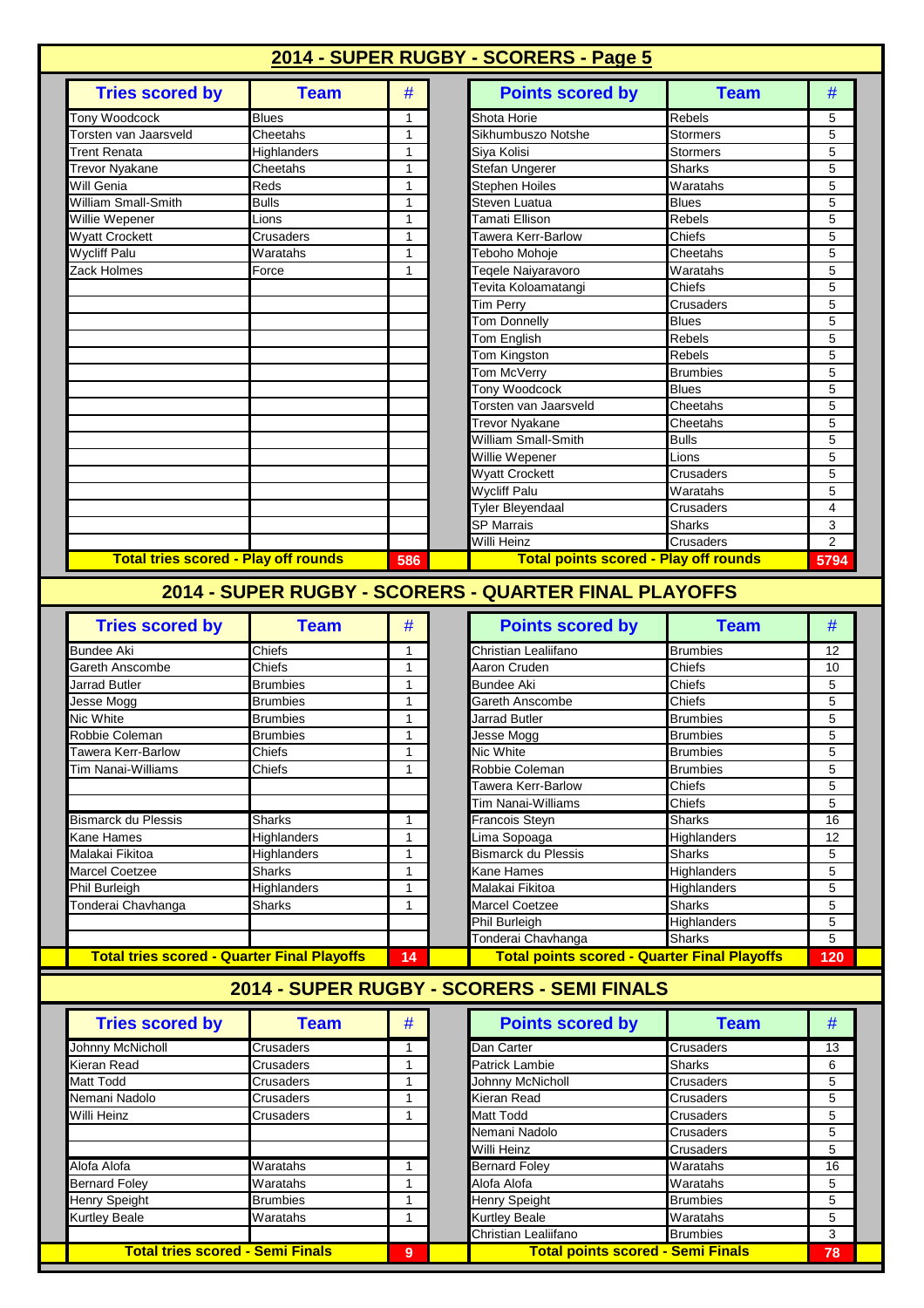|                                              |           |     | 2014 - SUPER RUGBY - SCORERS - FINAL - Page 6 |                  |      |  |
|----------------------------------------------|-----------|-----|-----------------------------------------------|------------------|------|--|
| <b>Tries scored by</b>                       | Team      | #   | <b>Points scored by</b>                       | Team             | #    |  |
| Adam Ashley-Cooper                           | Waratahs  | 2   | <b>Bernard Foley</b>                          | Waratahs         | 23   |  |
| <b>Matt Todd</b>                             | Crusaders |     | Colin Slade<br><b>Crusaders</b>               |                  | 20   |  |
| Nemani Nadolo                                | Crusaders |     | Adam Ashley-Cooper                            | Waratahs         | 10   |  |
|                                              |           |     | Matt Todd                                     | Crusaders        | 5    |  |
|                                              |           |     | Nemani Nadolo                                 | Crusaders        | 5    |  |
|                                              |           |     | Dan Carter                                    | <b>Crusaders</b> | 2    |  |
| <b>Total tries scored - Final</b>            |           | 4   | <b>Total points scored - Final</b>            |                  | 65   |  |
| <b>TOTAL TRIES SCORED - 2014 SUPER RUGBY</b> |           | 613 | <b>TOTAL POINTS SCORED - 2014 SUPER RUGBY</b> |                  | 6057 |  |